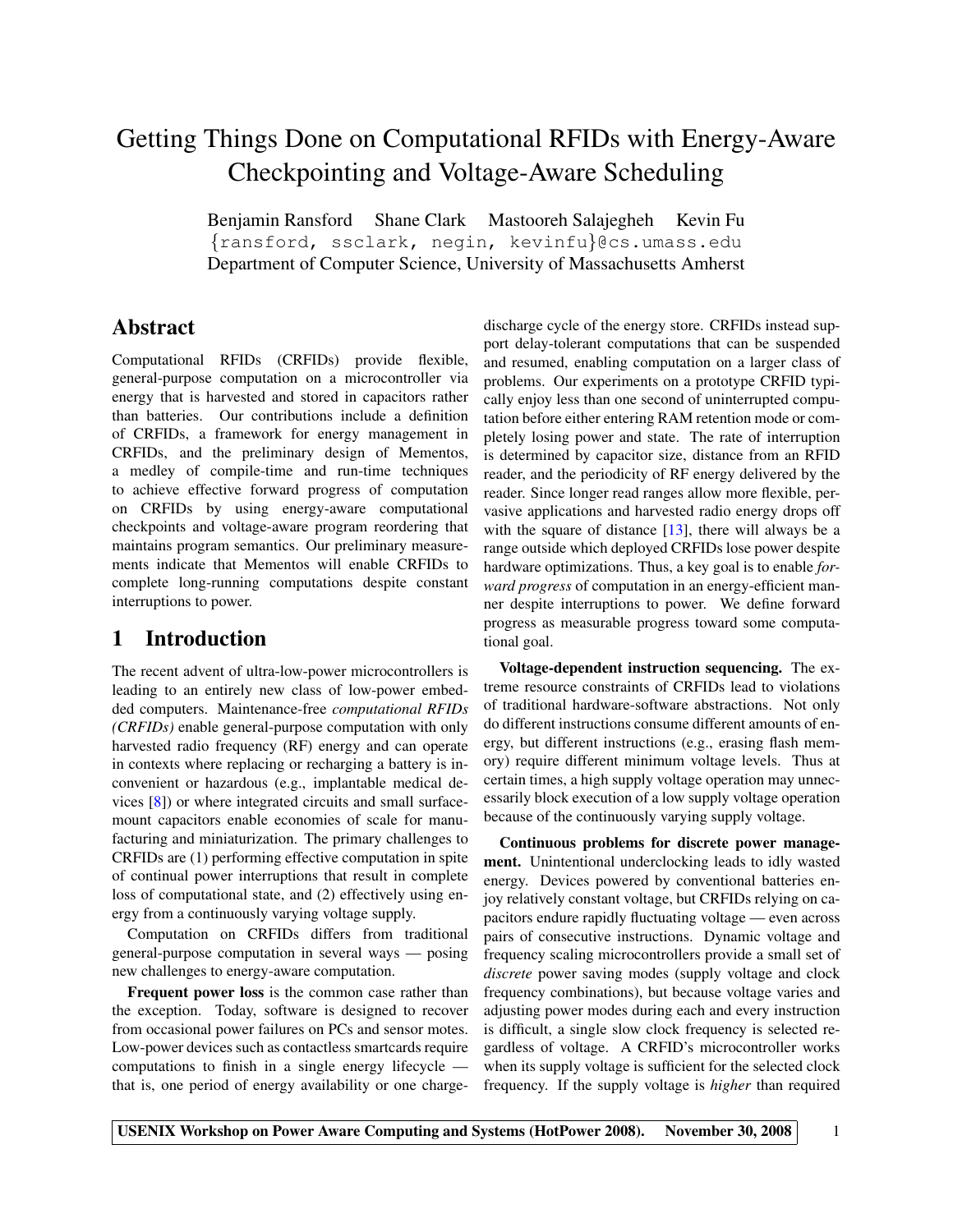for the selected frequency, then after each clock tick, the logic gates settle long before the next clock tick and the remaining time and energy is wasted [\[6\]](#page-5-2). Consequently, a particular instruction consumes more energy at higher voltages, posing an opportunity for clever scheduling.

Our contributions include (1) a definition of computational RFID (CRFID), (2) a framework to better understand how to optimize the energy consumption of determinate tasks on CRFIDs, and (3) the preliminary design of Mementos, a medley of static compile-time and dynamic run-time techniques to achieve effective forward progress of computation by using energy-aware computational checkpoints and voltage-aware program reordering that maintains program semantics.

#### 1.1 Framework for Forward Progress

Because of the frequent power loss, a *checkpoint* of computational state is fundamental to the nature of computing in CRFIDs. Upon availability of harvested energy, a CRFID can make *forward progress* by restoring a checkpoint. However, checkpoints themselves consume significant energy because writes to non-volatile memory consume much more energy than computation. Thus, our approach in Mementos uses energy hints to minimize checkpoints yet guarantee forward progress of computation. A second energy-aware strategy in Mementos reorders code while maintaining program semantics so that high-voltage operations appear early in an energy lifecycle. This strategy is unique to the continuously varying voltage supplies common on CRFIDs.

#### 1.2 Background on CRFIDs

A *computational RFID* contains at least four basic subsystems: (1) a microcontroller for general-purpose computation, (2) non-volatile storage such as flash memory, (3) a small, maintenance-free reservoir such as a surface-mount capacitor to store harvested energy, and (4) an ultra-lowpower radio link. Sensor motes and computational RFIDs are both energy-constrained, but they serve different purposes and have several fundamental differences.

Energy. CRFIDs often rely on surface-mount capacitors to operate in environments where batteries are difficult or dangerous to replace or recharge. Batteries tend to maintain a relatively constant voltage until depletion. Capacitors exhibit an exponential decay over time, with the steepest loss of voltage at the beginning of discharge. Therefore, a microcontroller relying on a capacitor must tolerate an exponentially decreasing voltage.

Communication & Storage. Motes that have active radio circuitry can transmit data at will, but CRFIDs use backscatter communication — electrical modulation of impedance to change antenna reflectivity — and therefore cannot communicate autonomously. Instead, a CRFID must wait for an RFID reader to initiate both sending and receiving of information. To save energy, motes avoid unnecessary radio communication; CRFIDs avoid unnecessary writes to flash memory for the same reason.

Computation. CRFIDs must tolerate extremely bursty computation because of continual power interruptions. Thus, the microprocessor supports at least three power modes: active, sleep, and reset (loss of state). The typical active lifecycle of a CRFID is less than one second, whereas a sensor mote's active lifecycle is often measured in days or weeks.

The WISP computational RFID. The Wireless Identification and Sensing Platform (WISP) from Intel Research Seattle [\[3,](#page-5-3) [11\]](#page-5-4) is an instance of a CRFID. An ultra-low-power TI MSP430F1232 microcontroller provides general-purpose computation (up to 8 MHz) and storage (256 bytes of RAM, roughly 8 KB of flash), and a surface-mount capacitor stores harvested RF energy.

### 2 The Mementos System

*Mementos* enables *forward progress* of computation despite continual power interruptions. Mementos combines compile-time and run-time techniques to implement energy-aware execution checkpointing and program reordering on CRFIDs. We are developing Mementos on prototype WISP CRFIDs.

#### 2.1 Execution Checkpointing

*Execution checkpointing* means saving program state to non-volatile memory in case an external event causes execution to halt. In the CRFID model, fluctuating energy availability and charge leakage contribute to frequent power loss. Unlike previous execution checkpointing systems (e.g., that of Gummadi *et al.* [\[7\]](#page-5-5) for sensor networks), Mementos assumes that failures are the common case rather than unusual events; it must therefore suspend and resume execution quickly and often.

The checkpointing system's first task is pre-assembly energy profiling of a program. Mementos reads a compiled program and a profile of the energy usage per instruction class for the target architecture (similar to Table [2\)](#page-4-0). It then examines the source and destination operands of each instruction and, for each labeled program block, emits a sum that estimates the total energy required for one execution of that block.

After computing energy estimates for program blocks, Mementos inserts *trigger points* into the instruction stream at salient junctures (e.g., at loop termination tests). A trigger point is a sequence of instructions that decides at run-time whether to checkpoint. Table [1](#page-2-0) lists the variables Mementos considers when deciding whether to checkpoint. A trigger point:

1. Measures the storage capacitor's voltage using an onboard analog-to-digital converter (ADC). The volt-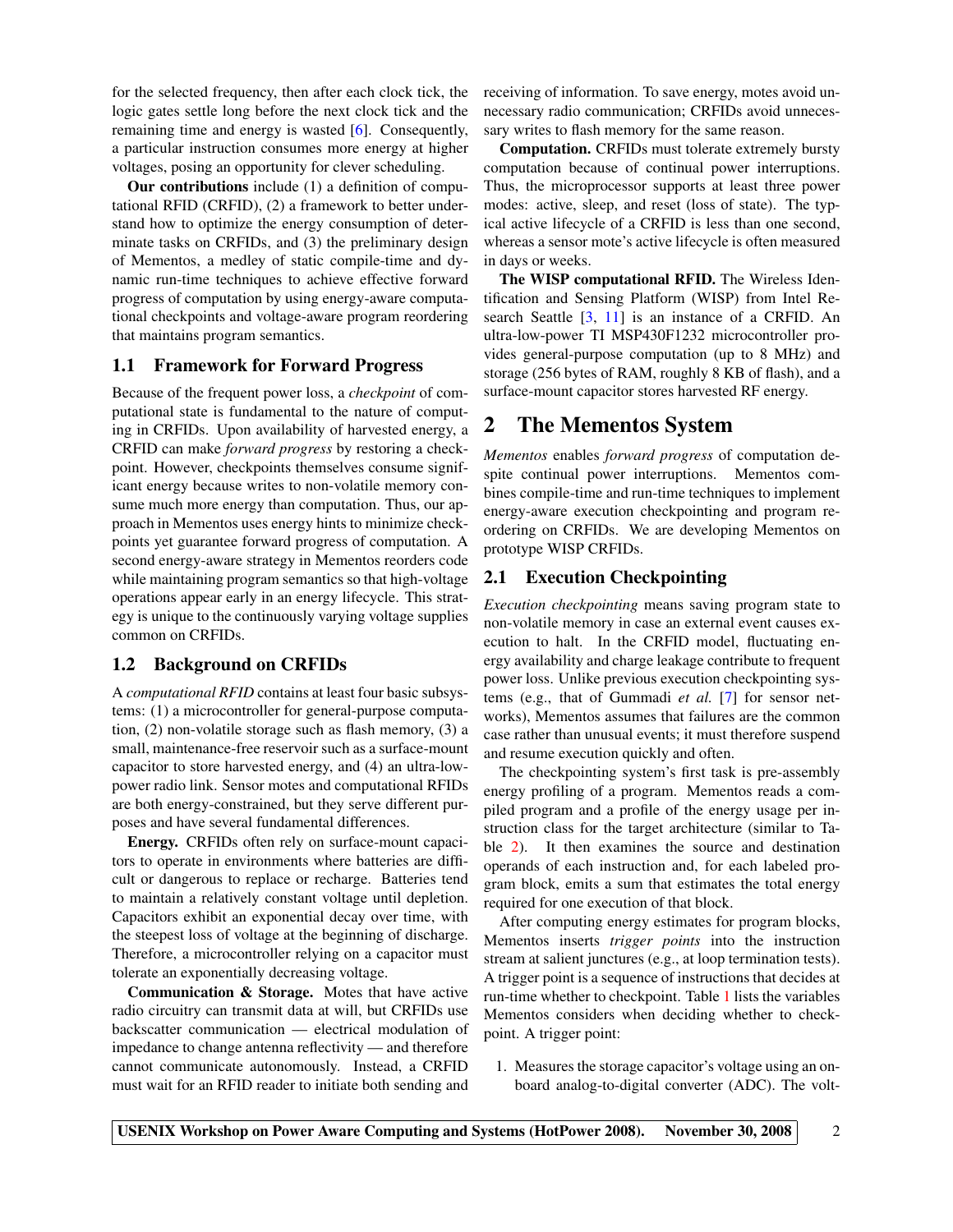| V                      | Voltage on the storage capacitor        |  |  |  |
|------------------------|-----------------------------------------|--|--|--|
|                        | Storage capacitor's (fixed) capacitance |  |  |  |
| $E_0$                  | Energy in storage capacitor on wake     |  |  |  |
| $E_{\text{remaining}}$ | Energy remaining in capacitor now       |  |  |  |
| $E_{\rm program}$      | Compile-time estimate of total energy   |  |  |  |
|                        | required for portion of program not yet |  |  |  |
|                        | completed                               |  |  |  |
| $C_{\text{finish}}$    | Instantaneous cost (energy required) of |  |  |  |
|                        | completing program                      |  |  |  |
| $\sim$ checkpoint      | Instantaneous cost (energy required) of |  |  |  |
|                        | checkpointing                           |  |  |  |

<span id="page-2-0"></span>Table 1: Variables Mementos uses at trigger points to decide whether to checkpoint.

age *V* and the capacitance *C* determine the energy that remains in the capacitor as  $E_{\text{remaining}} = (CV^2)/2$ .

- 2. Estimates the energy cost of finishing the program:  $C_{\text{finish}} \approx E_{\text{program}} - (E_0 - E_{\text{remaining}})$ , where  $E_0$  is the initial energy on wake.
- 3. Estimates the energy cost  $C_{\text{checkpoint}}$  of writing state to non-volatile storage (checkpointing).
- 4. Decides what to do next: if  $C_{\text{finish}} \leq C_{\text{checkpoint}} \leq$  $E_{\text{remaining}}$ , return to the computation. If  $C_{\text{checkpoint}} \leq$  $E_{\text{remaining}} < C_{\text{ finish}}$ , checkpoint. Otherwise, save a very small amount of state to non-volatile information memory to indicate that checkpointing should be more aggressive in the device's next lifecycle.

At the beginning of run time, Mementos measures the total available energy  $(E_0$  above). It checks a predetermined location in non-volatile memory for a restorable checkpoint. If it finds no such checkpoint, it starts the program from the beginning. If it does find a checkpoint, it uses the checkpointed information to restore the program's state, including the program counter. It then resumes execution of the program at the point where it had been suspended. Figure [1](#page-3-0) illustrates the operation of checkpointing.

We note that energy measurement is not a zero-cost primitive operation; it involves using an on-chip ADC to measure the storage capacitor's voltage. On a WISP (Rev. 1) prototype, we measured the per-bit energy consumption of an ADC read operation to be equivalent to the per-bit energy consumption of a flash write operation.

#### 2.2 Program Reordering

*Program reordering* means rearranging blocks of program code. Whereas scheduling considers how to order segments that are already separate, program reordering decomposes a single program into segments and schedules those segments. Two observations motivate our suggestion of program reordering in the CRFID model: first, if a program comprises multiple distinct parts, in some cases it is possible to automatically determine the execution order dependencies among those parts. Second, certain operations (e.g., flash memory erasure) require high supply voltage. Taking capacitor leakage into account, Mementos aims to facilitate progress by moving high-voltage operations in front of low-voltage operations in the execution order if program semantics allow.

Slack time or *underclocking* subtly affects scheduling decisions as well. Instructions take more energy when voltage is higher. Therefore, when reordering instructions Mementos must take care to select schedules that minimize the energy wasted on slack time: if two high-voltage operations require different amounts of energy at the same voltage, scheduling the less intensive operation *first* may result in lower total energy consumption.

#### 2.3 Challenges

Resources are limited. Low-power microcontrollers provide limited resources. Mementos necessarily imposes some overhead in non-volatile memory for energy estimates, code, and checkpoints. Using Mementos is appropriate when the cost of its overhead outweighs—over time—the cost of failures.

Identifying "state" is hard. Most programs alter registers and memory during execution. A checkpoint is of no value unless it includes enough state to allow Mementos to resume the computation where it left off, but because resources are limited, checkpoints should include minimal non-state information. One conservative approach requires the programmer to instrument programs with hints that highlight important state. However, because Mementos is meant to operate automatically, and because programmers make mistakes, depending solely on programmer input is undesirable. Mementos currently takes the naïve approach, copying key portions of RAM to non-volatile memory. A future version of Mementos may instrument programs for automatic identification of state.

Inaccuracy makes deciding when to checkpoint difficult. In the simplest cases, Mementos can accurately measure available energy at each trigger point in the instruction stream and can completely checkpoint to nonvolatile storage just before losing power. Sadly, applications are not likely to present the simplest cases, and this strategy is risky.

The greatest risk posed by our energy measurement and checkpointing strategy is that power loss may occur before a checkpoint has been completely written. At first, it appears that waiting as long as possible to checkpoint is the best strategy in all cases. But, paradoxically, the *worst* time to write to flash memory is at the end of a lifecycle because of declining voltage. One approach to this prob-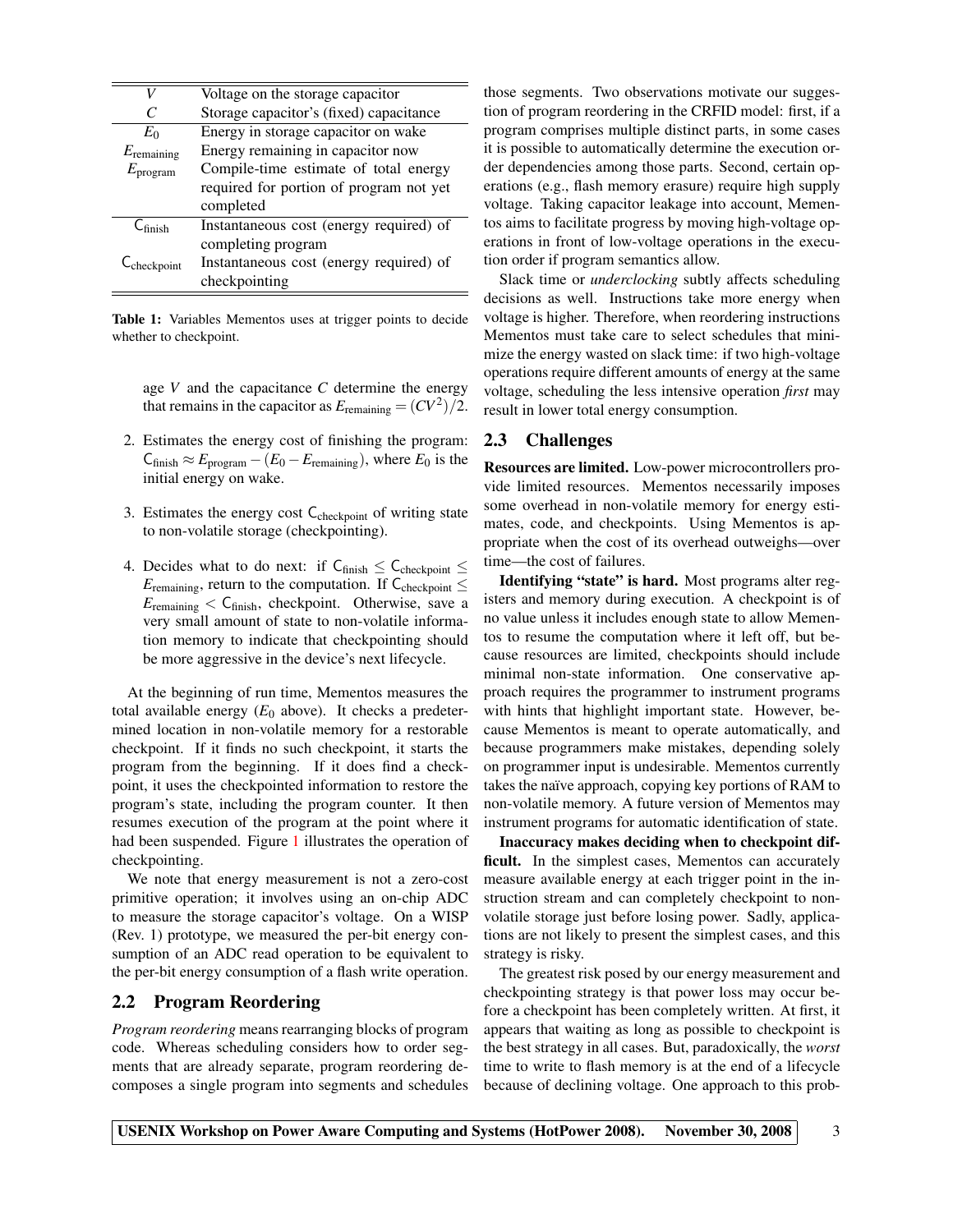

<span id="page-3-0"></span>Figure 1: Checkpoints allow computation to span multiple device lifecycles. Sequences (a)–(c) illustrate the effect of different checkpointing strategies for a task T comprising equal-size subtasks T1–T5. In sequence (a), no checkpointing is done and power fails after T4; the sequence is doomed to repeat forever. Sequence (b) shows the effect of excessive checkpointing: the computation makes steady progress but takes three lifecycles to complete. Sequence (c) shows the optimal checkpointing strategy.

lem assumes that energy estimates are inaccurate and inserts trigger points earlier than the estimates recommend.

By introducing a realistic assumption about energy availability, Mementos avoids the aforementioned paradox. In realistic environments, bursty but regular RF energy puts CRFIDs in *active-sleep-active-reset* cycles rather than *active-reset* cycles; periods of activity are interrupted by periods of sleeping in which RAM is retained. Mementos can prepare a checkpoint in RAM inexpensively just before or after the sleep period. During the sleep period, the storage capacitor is replenished. When voltage becomes sufficient, the CPU wakes up and Mementos uses the high voltage to store a checkpoint to nonvolatile memory. We call this technique *Flash Forward*.

#### 2.4 Example: modexp

To demonstrate the utility of Mementos, we implemented a standard iterative modular exponentiation algorithm on a WISP (Rev. 1) and instrumented it to raise a GPIO pin on the WISP's CPU upon completion. The toy algorithm repeatedly halves a 32-bit exponent while squaring a 32 bit base and reducing by a 32-bit modulus. After charging the WISP's storage capacitor to 4.5 V using an external power supply, we removed the power supply and observed the WISP's voltage and GPIO pin on an oscilloscope. Without checkpointing, the CPU's voltage fell below 2.7 V—the voltage supervisor's cut-off point—before the WISP signaled completion. We instrumented a second version of the algorithm with a checkpoint routine that interrupted execution after 15 iterations and wrote the current values of the base, exponent, and accumulated result to non-volatile memory. We repeated the original experiment and observed that the program signaled completion after one full charge/execute/recharge/execute cycle. Transiently supplying energy with an external power supply simulates the worst-case energy availability circumstances — i.e., total loss of harvestable energy.

#### 2.5 Applications

Mementos on CRFID is not suitable for all applications. Applications that *are* good candidates for deployment on Mementos share several attributes:

- They require more computational resources than could comfortably be provided by conventional RFID in a single lifecycle.
- They must be at least somewhat *delay-tolerant*; it is always possible that any given CRFID device may not be able to harvest enough energy to compute at any given time.
- Their computations are amenable to splitting so that chunks of execution can occur in different device lifecycles.

We provide examples of applications that may benefit from Mementos.

Zero-power security. Halperin *et al.* [\[8\]](#page-5-0) used a prototype CRFID device to build a defense mechanism for an implantable medical device. They implemented a simple authentication protocol based on RC5; the device raised a CPU pin to signal another device that it was safe to use its own limited battery to communicate with an external party. The advantage of their technique is that the party that wants to authenticate must "pay" the energy cost of the authentication. A future version could leverage Mementos to implement more sophisticated cryptography.

Visitation proofs. Benaloh and de Mare [\[2\]](#page-5-6) introduced cryptographic accumulators, which allow membership proofs in constant space. A CRFID device using Mementos could securely and reliably accumulate values with the goal of proving that the device visited a required set of locations.

#### 2.6 Measurements

To measure capacitor leakage, we charged the  $10 \mu$ F storage capacitor on a WISP (Rev. 1) to 4.5 V using an external power supply, then removed the power supply and measured the capacitor's voltage as the WISP's CPU slept in RAM retention mode. The capacitor exhibited a drop from 4.5 V to 2.7 V (the WISP's minimum operating voltage, comfortably above the 2.2 V threshold for flash writes and the 1.8 V threshold for microcontroller operation) in 700 ms, after which the WISP's voltage supervisor cut power to the CPU. Executing an infinite loop in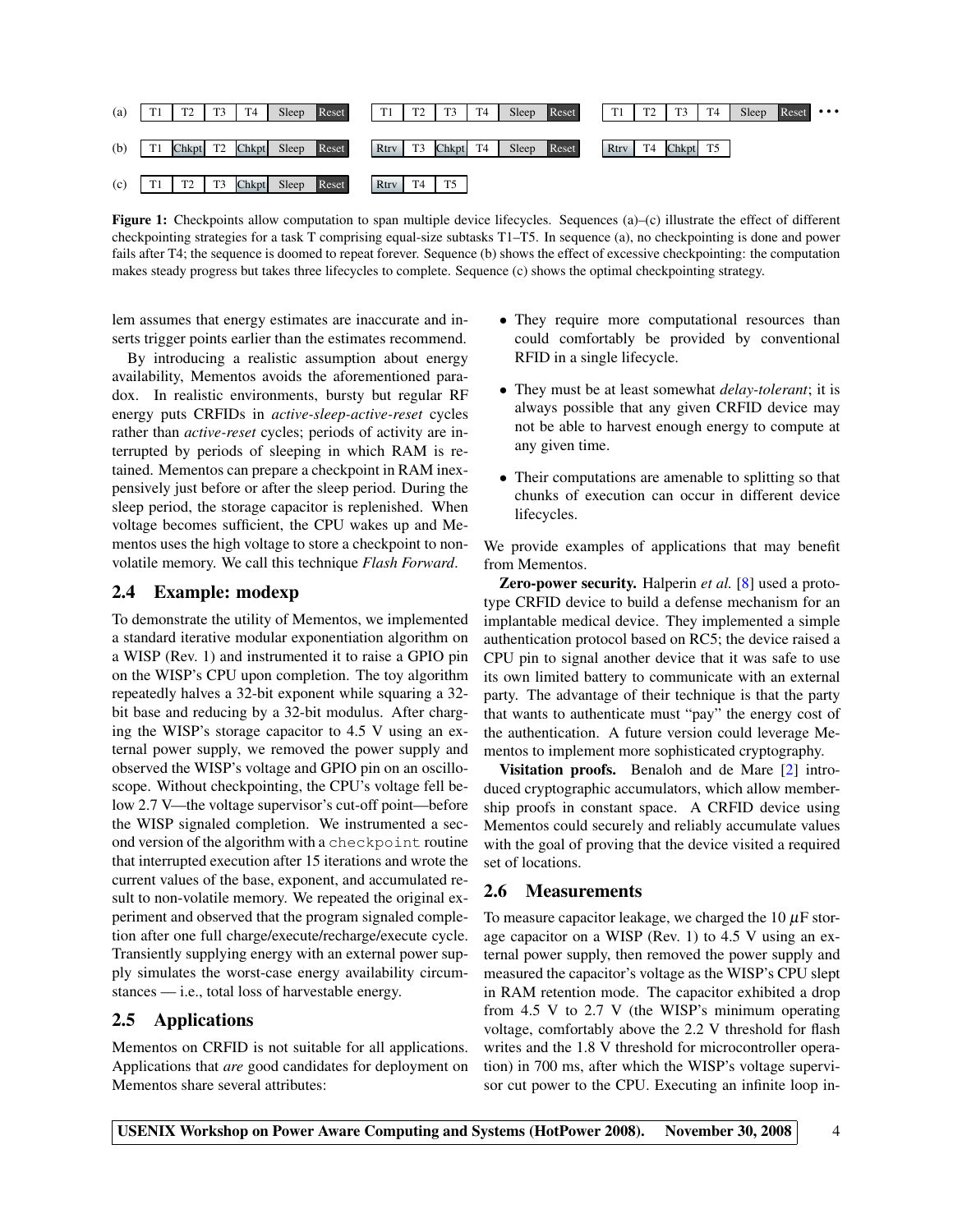crementing a counter instead of sleeping reduced the fall time to 92 ms.

In a resource-limited CRFID environment, it is possible to observe the effects of individual instructions on the storage capacitor's voltage. For example, writing to flash memory is expensive in terms of current, voltage, and time. We measured energy per instruction for each type of memory access by observing the storage capacitor's voltage drop on an oscilloscope. A clear hierarchy of energy consumption, illustrated by Table [2,](#page-4-0) emerged, with flash memory writes requiring disproportionately large amounts of energy. Note that *reading* from flash memory is comparable to reading from RAM.

| Instr.     | Dest. | Src.  | Energy/Instr. $(nJ)$ | Perc. Error |
|------------|-------|-------|----------------------|-------------|
| <b>NOP</b> |       |       | 2.0                  | $4\%$       |
| <b>MOV</b> | reg   | reg   | 1.1                  | 23%         |
|            |       | flash | 5.2                  | 17%         |
|            |       | mem   | 6.3                  | 33%         |
| <b>MOV</b> | mem   | reg   | 8.1                  | 13%         |
|            |       | flash | 11.8                 | $4\%$       |
|            |       | mem   | 11.7                 | 7%          |
| <b>MOV</b> | flash | reg   | 461.0                | $4\%$       |
|            |       | flash | 350.3                | $1\%$       |
|            |       | mem   | 1126.2               | 4%          |

<span id="page-4-0"></span>Table 2: Energy required per instruction varies on the TI MSP430F1232. Each figure is the average of 5 measurements (smallest and largest discarded) on a WISP (Rev. 1).

Additionally, we observed that the energy consumption of a flash memory write on the MSP430 is not datadependent. For each of four values containing different numbers of 0 bits, we measured the total energy consumption of writing the value to five consecutive words of flash memory (averaged over five runs). We observed that, for example, the energy costs of writing an all-0 value and an all-1 value were indistinguishable within the error bounds.

### 3 Related Work

Work on checkpointing computations has long focused on providing insurance against occasional failures; the fundamental difference in our work is that failure is the common case. Plank *et al.* [\[9\]](#page-5-7) discuss checkpointing strategies in detail; their portable Libckpt library for UNIX implements both automatic (periodic, checkpoint-on-write) and user-directed checkpointing strategies.

Research on wireless sensor networks has yielded many results related to minimizing energy consumption. Eon [\[12\]](#page-5-8) is an energy-aware programming language designed to facilitate "perpetual" systems built on energy harvesting devices. Mementos shares many of Eon's goals—long-running computation, easy programmability, accurate on-line energy measurement—but does not require the programmer to reformulate programs into flows, has tighter resource constraints, and lacks access to a sophisticated operating system.

Sensor networking research has also led to developments in cooperative checkpointing. Using neighbor nodes to store state information [\[15\]](#page-5-9) is not an option for CRFIDs because they lack the ability to initiate conversations. Checkpointing as a "macroprogramming" primitive [\[7\]](#page-5-5) is an appealing concept, but no macroprogramming platform for CRFIDs currently exists.

Buettner *et al.* [\[3\]](#page-5-3) describe WISP-based *RFID sensor networks* (RSNs) that present attractive alternatives to conventional mote-based wireless sensor networks. They discuss the challenges RSNs face — emphasizing the intermittent nature of harvested energy and the asymmetric nature of the underlying RFID protocol. They suggest program splitting as an approach to the execution of large programs. CRFIDs endure many of the same challenges as RSNs, but with emphasis on computation. Our CRFID approach in Mementos [\[10\]](#page-5-10) focuses on checkpointing and scheduling that do not require manual splitting of programs. We believe Mementos is the first system that automates the instrumentation and execution of programs that tolerate intermittent power on CRFIDs.

Chae *et al.* [\[4\]](#page-5-11) demonstrated RC5 on a WISP CRFID by carefully choosing parameters so that computations would finish in a single lifecycle. Mementos aims to facilitate computation that spans *multiple* lifecycles.

### 4 Open Problems

The benefits of Mementos may remain compelling as hardware improves. One direction for hardware improvement is in the area of slack time, the energy cost of which depends on frequency and voltage. Energy efficiency research has focused on the NP-hard [\[1\]](#page-5-12) problem of optimal discrete dynamic voltage selection, in which processor voltage is selected from a small set after a frequency is selected. The continuous case is easier than the discrete case [\[1\]](#page-5-12), but hardware limitations—namely, the need to carefully tune analog phase-locked loop and voltage regulator designs [\[5\]](#page-5-13)—make continuous frequency scaling impractical. We hope our work motivates work on lowenergy designs that permit higher-resolution frequency scaling.

Our techniques may also be applicable to devices that are powered by conventional batteries, although on a much longer timescale; Mementos would likely need to estimate energy differently. Our work targets presentday computational RFIDs, which are powered by conventional capacitors and run out of energy quickly. Future CRFIDs may include supercapacitors instead of conventional capacitors, as Yeager *et al.* [\[14\]](#page-5-14) demonstrate. Supercapacitors store more energy per unit volume than conventional capacitors, enabling semi-autonomous com-

USENIX Workshop on Power Aware Computing and Systems (HotPower 2008). November 30, 2008 5